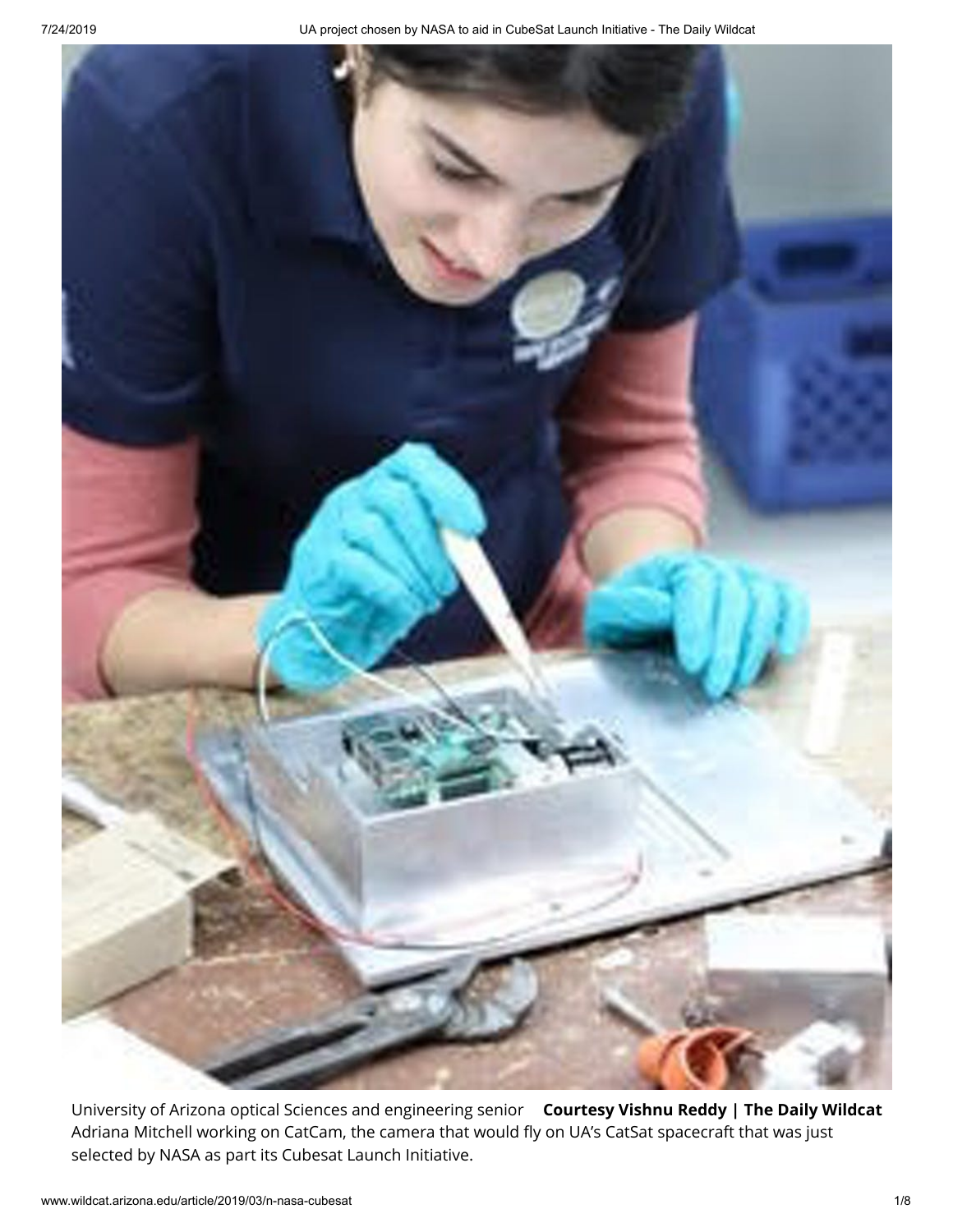### By [Alana](http://www.wildcat.arizona.edu/staff/alana_minkler) Mink ler

### Published Mar 29, 2019 6:00am

A University of Arizona satellite project was selected to be part of the NASA CubeSat Launch Initiative. The UA project is called CatSat and will be exploring the latest miniaturization of satellite technology by demonstrating an inflatable antenna which will transmit HD video from space to Earth.

Roberto Furfaro, one of the engineering principal investigators and a UA professor in systems and industrial engineering, said the ideas of CatSat were to "propose to NASA a mission, get our students to have experience, but also for us to prove new technology."

**RELATED**: [Q&A: UA researcher chosen for NASA's SPHEREx mission](http://www.wildcat.arizona.edu/article/2019/02/n-nasa-q-a)

They could also gain a more competitive edge in future NASA proposals, Furfaro said.

Jekan Thanga, the other engineering principal investigator and an assistant professor in aerospace and mechanical engineering, specializes in CubeSats. He said the project has enabled lots of UA student involvement, adding, "its primary mission is a demonstration."

#### **The technology**

A CubeSat doens't have room for a big dish on top, so they came up with a way to inflate it. After inflating, the antenna on the CubeSat becomes about three feet long with the ability to stream real-time HD video from space. It's packaged in a cube, and "the minute it gets into space, a chemical reaction occurs, and the antenna inflates," Thanga said.

The satellite will have an experimental camera called CatCam for collecting HD footage to be beamed down by the satellite in real-time, according to Thanga.

"It's a lot of data, and that's a limitation for the small satellites," Furfaro said.

The satellite is more than 10 times less costly than regular large satellites, according to Thanga.

"There are still a lot of fundamental challenges with them," said Thanga. "The big advantage is that they're small."

The smaller the volume and mass, the lower the cost to launch, so it is not affordable for an individual to launch but it is a lot cheaper than the tens of million it used to cost to launch, Thanga said. However, a smaller device means a fainter signal.

#### **Student involvement**

Thenga said there is also a lot more opportunity for students to design, build and test their ideas with a smaller project.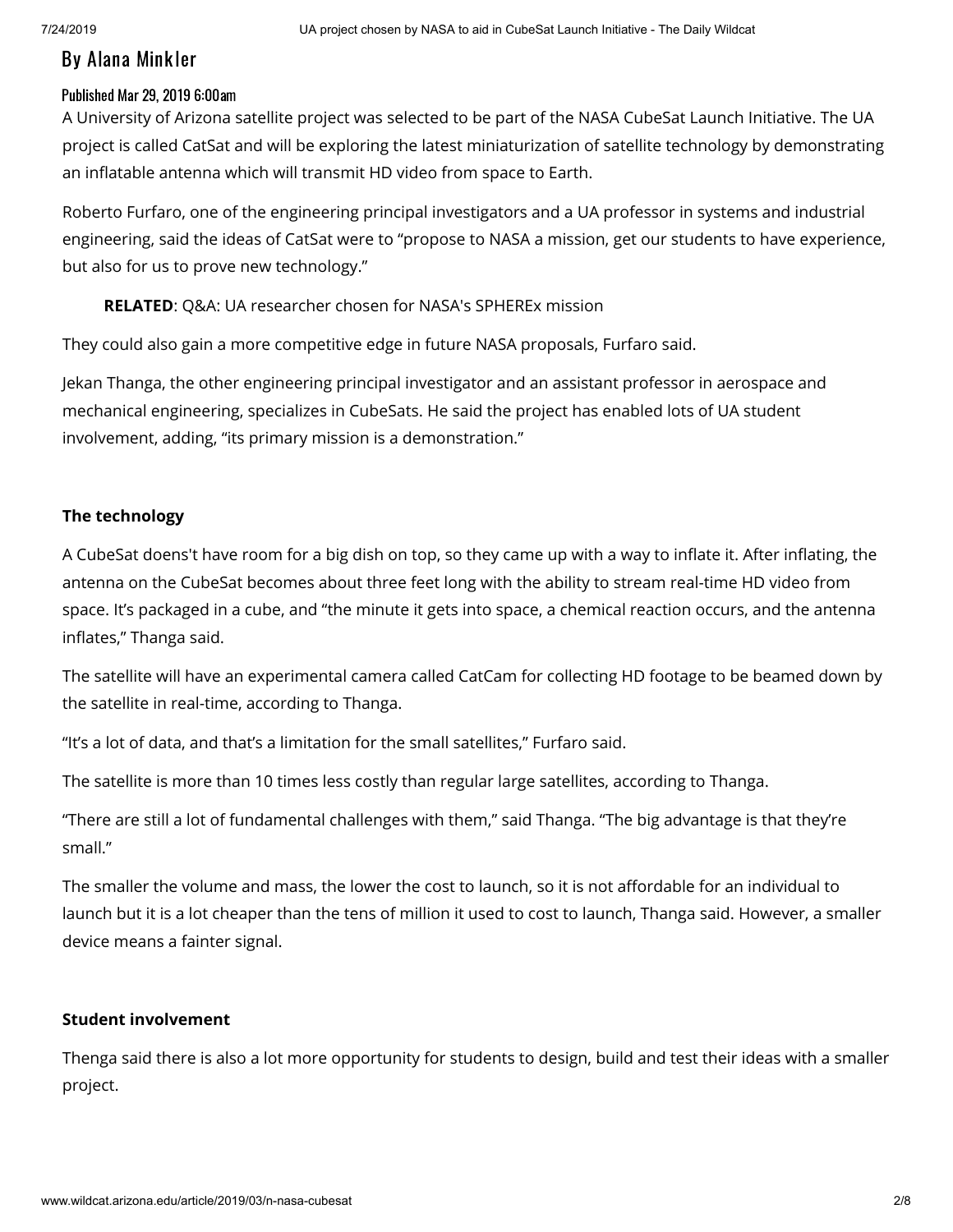"When you're working on a small project like a CubeSat, everyone is so involved and gets to see every step of the way," said Tanner Campbell, an aerospace engineering graduate student and program manager for the CubeSat project.

Most of the students currently involved are graduate students, "but we're expecting to have a larger and larger presence of undergrads," Furfaro said.

Andrea Scorsoglio is a PhD student studying systems and industrial engineering who is working on the project.

"It's a really great experience to get more hands-on with dealing directly with companies," Scorsoglio said. "It's helpful to learn in a less high-stress environment on how to handle and run a space mission."

**RELATED**: [OSIRIS-REx arrives to asteroid Bennu after two years of space travel](http://www.wildcat.arizona.edu/article/2018/12/n-osiris-rex-bennu)

Campbell said the inflatable technology is to help CubeSats to the next level of deep-space exploration.

"Since I'm an engineer, I really actually enjoy the design and building process," Campbell said. "I like the math and analysis that we have to do. It's just exciting, what we're trying to do."

According to Campbell, a lot of the CatSat students have been doing this on their own time as a fun project they started a little less than a year ago.

"It's kind of all been on our own time in our free time, so it's kind of challenging to manage all of that but I think everyone's been doing a great job so far in getting everything done," Campbell said. "It's been a blessing to have so many motivated people."

#### **The history**

The UA has long heritage of space missions with its world-class planetary science program. Now, Furfaro said they want to build up the CubeSat program, compete at a national level and team up with sponsors to be competitive within NASA for future CubeSat missions.

"We never flew the newer CubeSat before," Furfaro said.

Now CubeSats are smaller and standardized into a unit to be pieced together. This CubeSat is a 6U which means a 6-unit cube. The UA first attempted to launch multiple CubeSats in 2004 and failed, according to Thanga, but this mission is on a path to success.

"Originally, three professors wanted to figure out an experience for students to build their own satellite in two years and see the start and beginning of a project," Thanga said. "We said, 'What if we combine our efforts and our students' efforts, pool that together and come up with our internally funded satellite?"

**RELATED**: [One small step, no small feat: UA's long history with NASA](http://www.wildcat.arizona.edu/article/2018/09/n-nasa-missions)

So Thanga, Furfaro, science principal investigator and astronomy professor Christopher Walker and Vishnu Reddy, an associate professor at the Lunar and Planetary Laboratory and the principal investigator of the mission, created a rigorous model put together with scraps of ideas. Opportunities emerged to play different roles on the project. The proposal stage took about three months.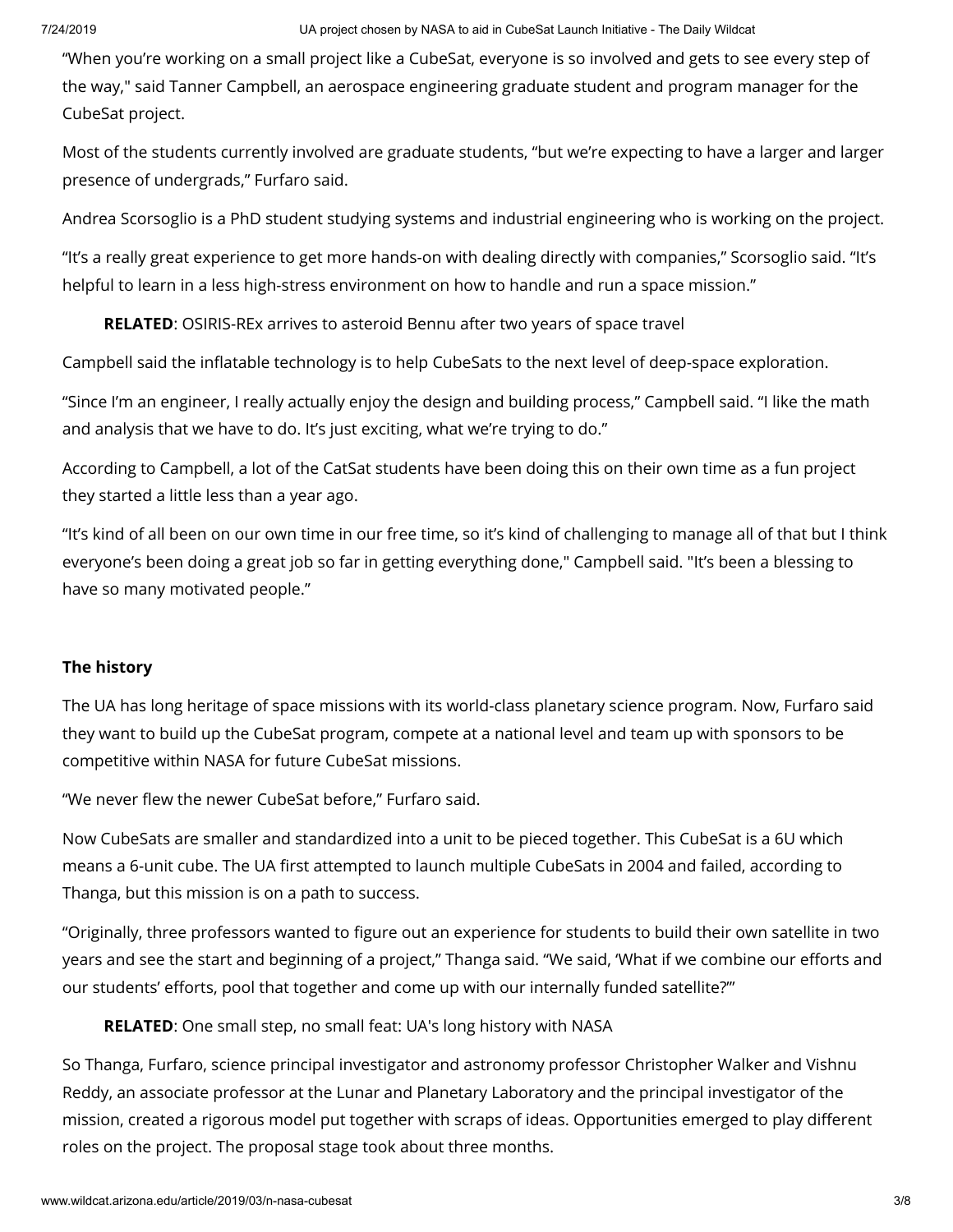7/24/2019 UA project chosen by NASA to aid in CubeSat Launch Initiative - The Daily Wildcat

"The project officially kickstarts with this [NASA] launch opportunity," Furfaro said.

Campbell also said he is looking toward the future of the project.

"This whole thing has been a learning experience for all of us," Campbell said. "All of us are still learning things as we go, so it's been overall a great learning experience."

Follow Alana Minkler on [Twitter](https://twitter.com/alana_minkler?lang=en)

# Share this article

 $\blacktriangleright$  [TWEET](http://twitter.com/intent/tweet?url=http://www.wildcat.arizona.edu/article/2019/03/n-nasa-cubesat&text=UA%20project%20chosen%20by%20NASA%20to%20aid%20in%20CubeSat%20Launch%20Initiative)  $\blacktriangleright$  TWEET  $\blacktriangleright$   $\blacktriangleright$   $\blacktriangleright$   $\blacktriangleright$   $\blacktriangleright$   $\blacktriangleright$   $\blacktriangleright$   $\blacktriangleright$   $\blacktriangleright$   $\blacktriangleright$   $\blacktriangleright$   $\blacktriangleright$   $\blacktriangleright$   $\blacktriangleright$   $\blacktriangleright$   $\blacktriangleright$   $\blacktriangleright$   $\blacktriangleright$   $\blacktriangleright$   $\blacktriangleright$   $\blacktriangleright$   $\blacktriangleright$   $\blacktriangleright$   $\blacktriangleright$ 

## RELATED STORIES



NASA chooses UA for MIRO [program](http://www.wildcat.arizona.edu/article/2019/07/n-nasa) By [Nicholas Trujillo](http://www.wildcat.arizona.edu/staff/nicholas-trujillo) 07/23/19 12:27am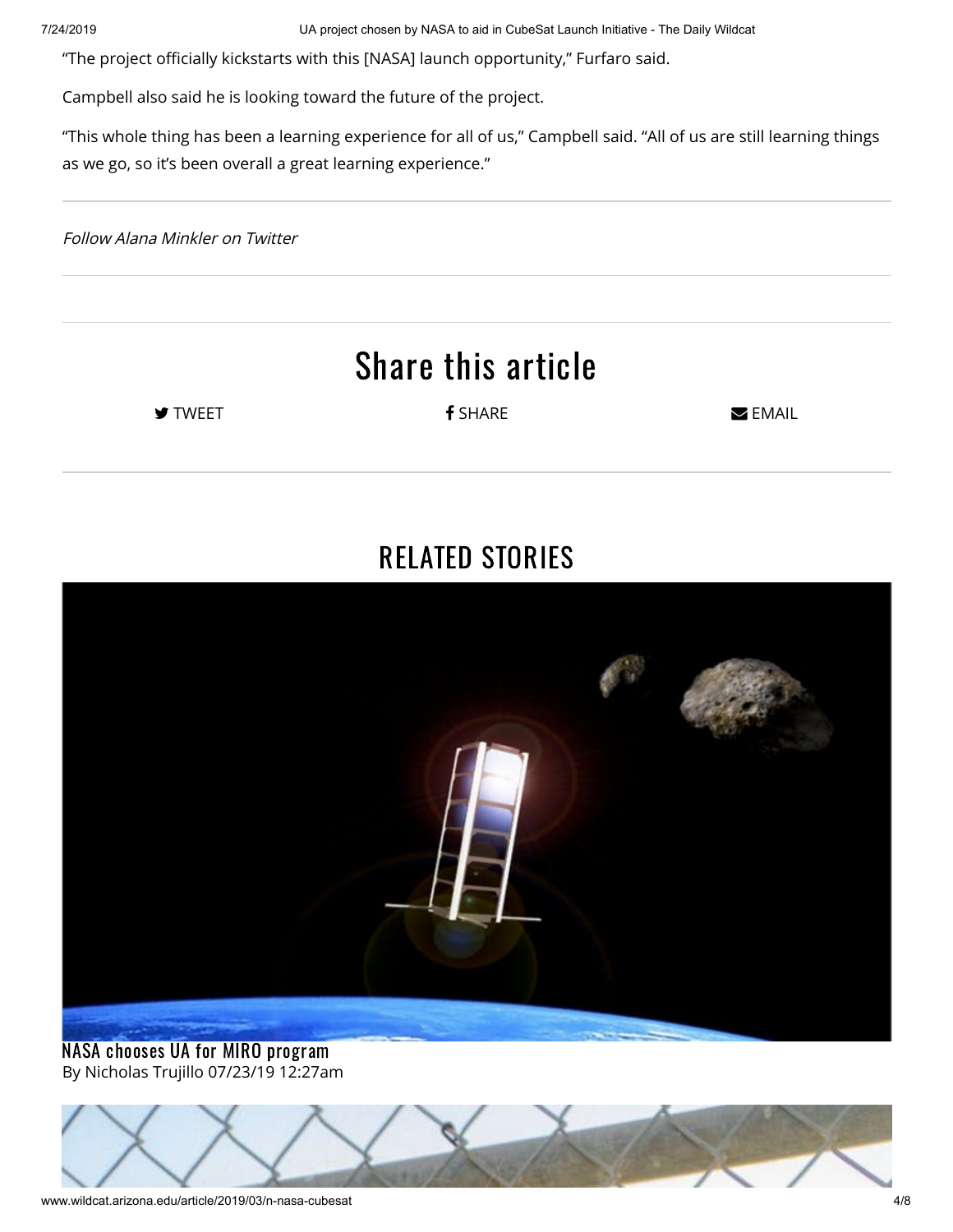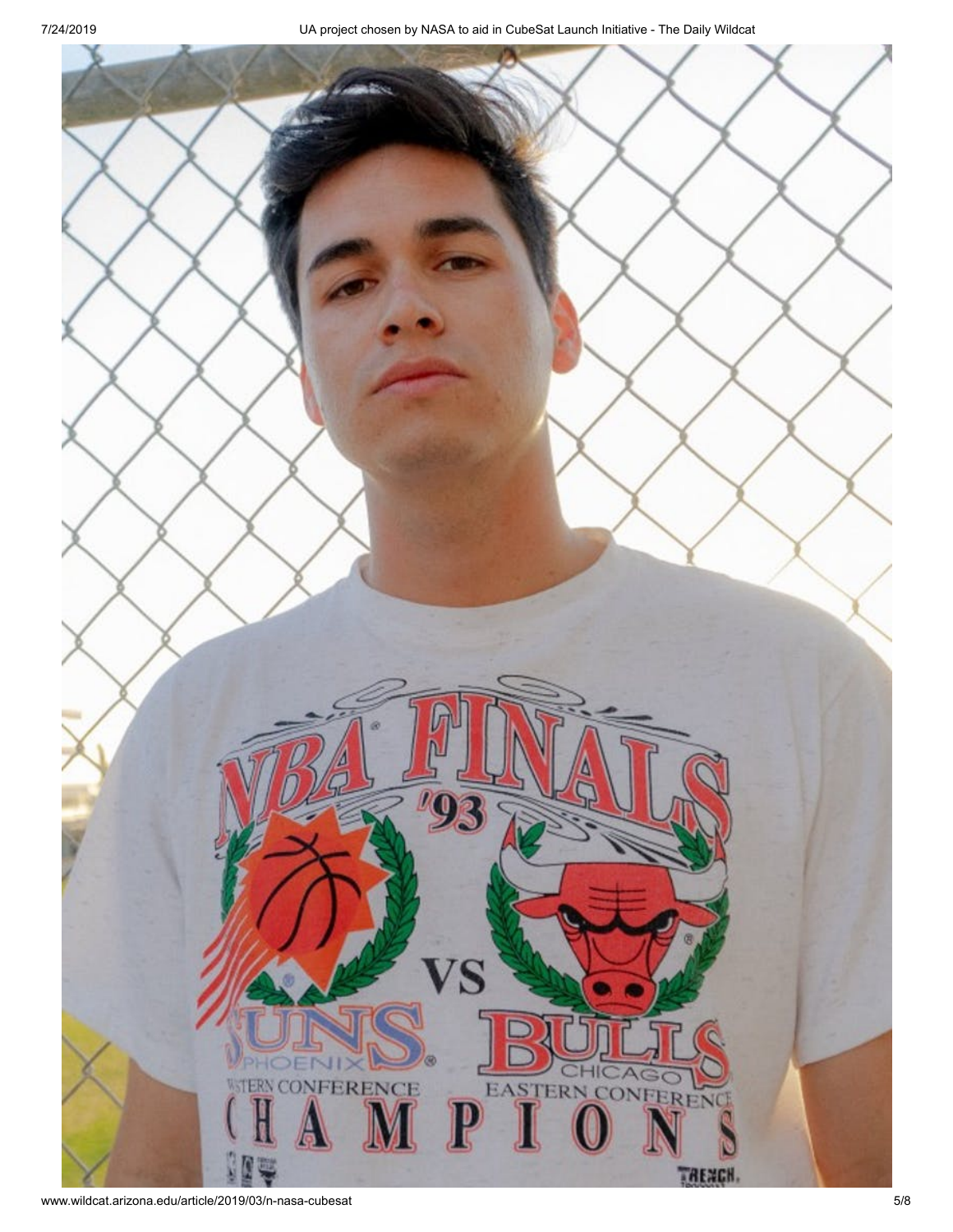

UA Alumni bring Native [American](http://www.wildcat.arizona.edu/article/2019/07/n-native-american-stories) stories to life By [Jamie Donnelly 0](http://www.wildcat.arizona.edu/staff/jamie-donnelly)7/23/19 12:27am



Apollo 11's moon landing [celebrates](http://www.wildcat.arizona.edu/article/2019/07/n-50th-anniversary-apollo) 50 years By [Sam Burdette](http://www.wildcat.arizona.edu/staff/sam_burdette) 07/22/19 11:22pm

# [Newest](http://www.wildcat.arizona.edu/multimedia/video) Video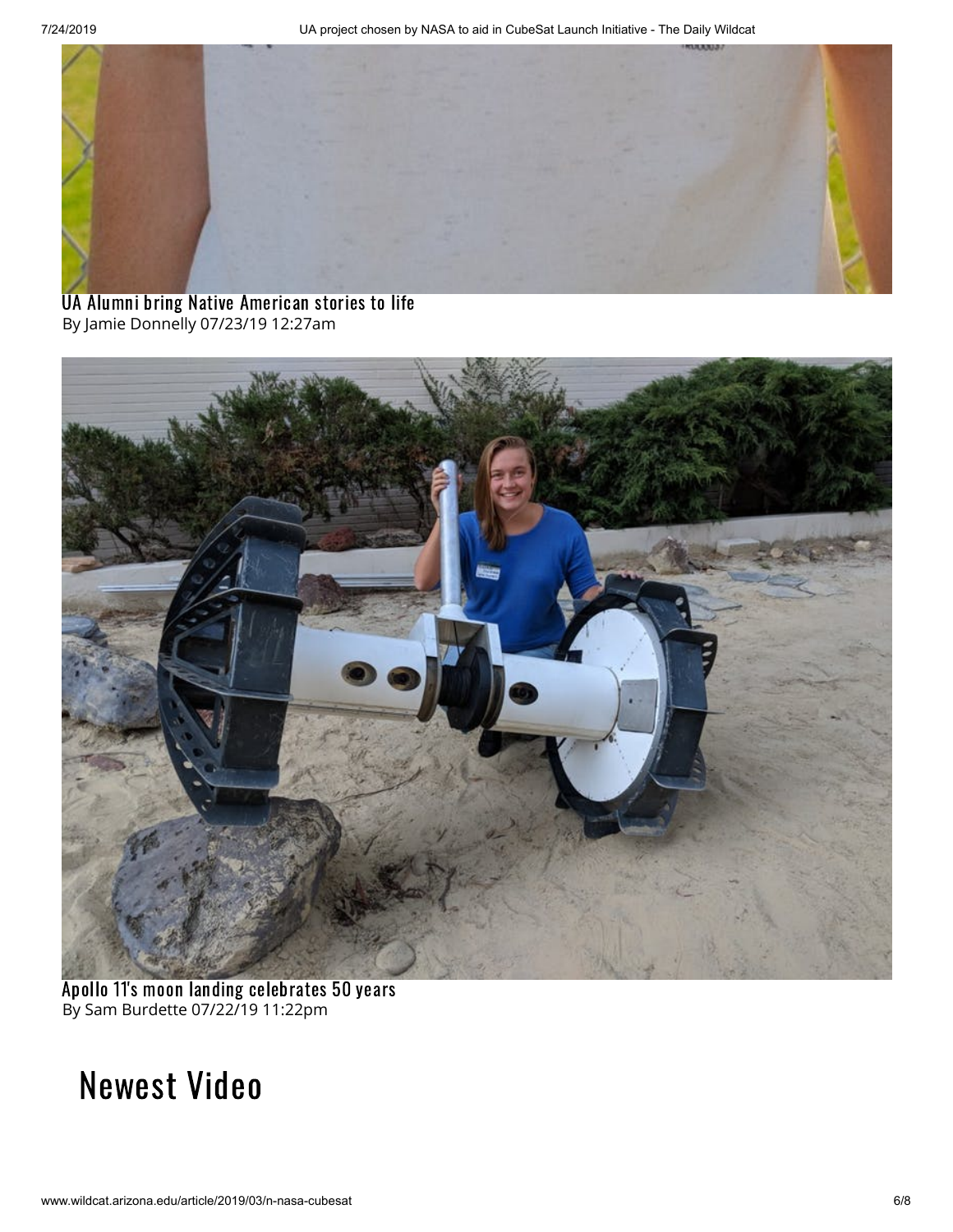

## [Tucson](http://www.wildcat.arizona.edu/multimedia/luZ80aTksbg) Street Racing



Woodhams Retirement [Celebration](http://www.wildcat.arizona.edu/multimedia/VWHpMvxvkeM) - Feb. 28 2015